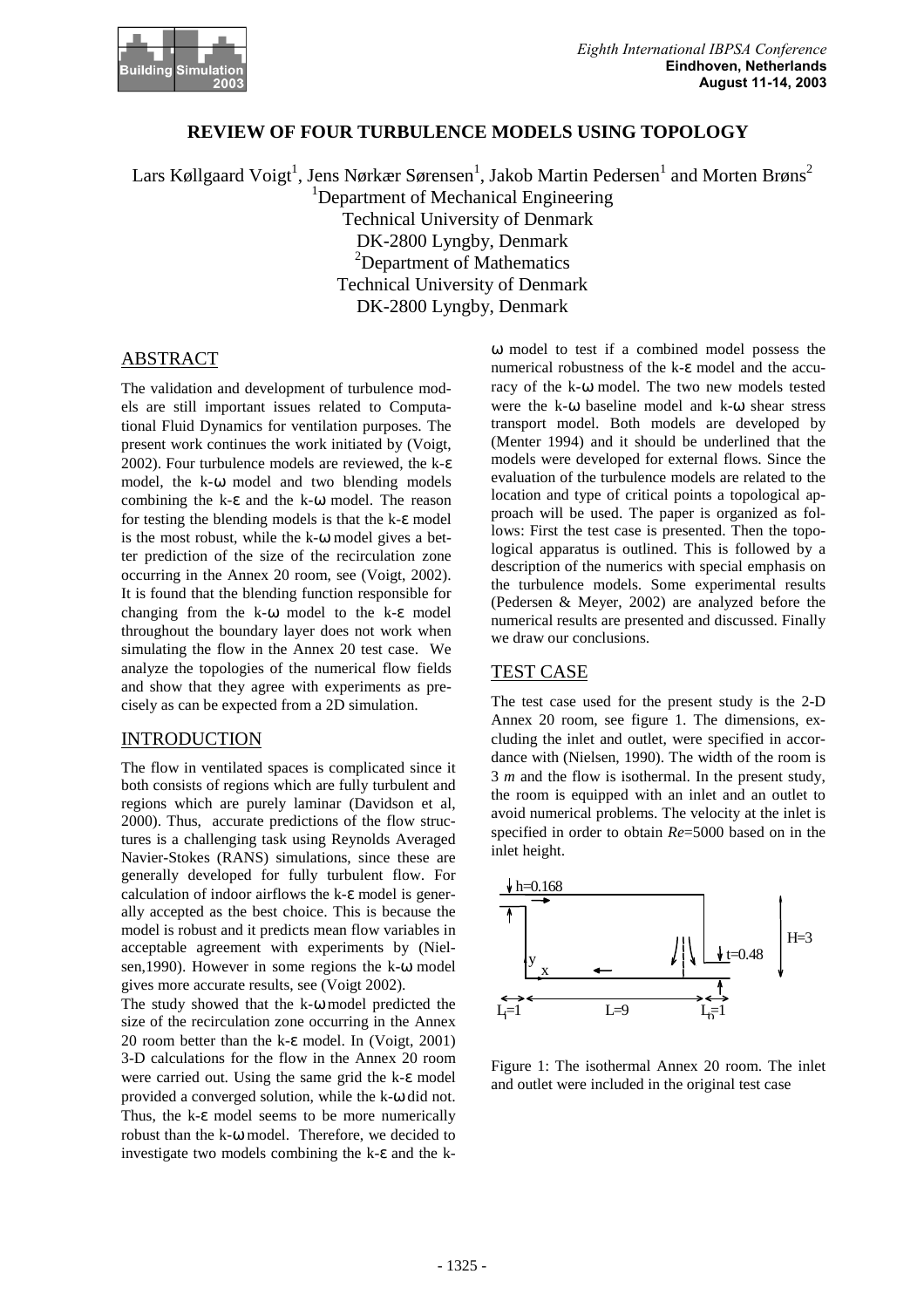## TOPOLOGY

Topology in relation to the present study concerns location and classification of critical points in the flow. This knowledge is important since it is the location and type of the critical points which governs the entire flow structure. When we consider 2-D incompressible flows, a critical point in the flow, a so-called in-flow critical point, is characterized by zero velocity, i.e.

$$
u=0 \text{ and } v=0.
$$

On the solid boundaries the velocity is zero by definition. The criterion for having a critical point on a solid boundary, a so-called no-slip critical point, is that

$$
\tau_{\rm w}=0.
$$

For further description see (Hartnack, 1999). Thus, when the flow field is given, it is a straight forward matter to locate the critical points.

It is possible to classify the streamline pattern close to a critical point. For 2-D incompressible flow, the flow field is described by the stream function  $\psi$ , taking the definition

$$
x = \frac{\partial \psi}{\partial y}
$$
 and  $y = -\frac{\partial \psi}{\partial x}$ .

Thus, the stream function is a Hamiltonian function for the system**,** see e.g. (Grimshaw, 1990), and there are two non-degenerate possibilities for critical points, a centre or a saddle. Typical streamlines are shown in figure 2.



Figure 2: Left: Orbits close to centre,  $*$ . Right: Orbits close to a saddle,  $\diamond$ 

When a no-slip critical point is a saddle point it is relevant to characterize it as either a point of attachment or a point of separation. In figure 3 (left) fluid is approaching a vertical wall and is then ejected downwards below the no-slip critical point and upwards above the no-slip critical point. This point is termed an attachment point. In figure 3 (right) fluid is approaching the no-slip critical point along the wall and is the ejected into the flow domain. This is termed a separation point. More details are given in (Hartnack, 1999).



Figure 3: Left: Attachment point, ■ located on a vertical wall. Right: Separation point, • , located on a vertical wall.

A variety of other critical points can occur in 3-D incompressible flows**.** It is outside the scope of this text to go through these.

However in order to analyze the experimental results we mention the unstable spiral point. This can replace a center if the flow is not exactly 2D. Orbits are shown in figure 4.



Figure 4: The orbits close to an unstable spiral point, ♦.

#### NUMERICS

The numerical studies were carried out using the finite volume code EllipSys2D (Michelsen, 1989 & Sørensen, 1995) . The code solves the incompressible, time averaged Navier-Stokes equations. The system of equations are closed using a two-equation turbulence model. Since the present study is focused on turbulence modelling, these are briefly summarized.

The first model tested is the k−ε model (Launder & Sharma, 1974). The transport equations for k and  $ε$ are:

$$
\frac{\partial k}{\partial t} + u_j \frac{\partial k}{\partial x_j} = \frac{\tau_{ij}}{\rho} \frac{\partial u_i}{\partial x_j} + \frac{\partial}{\partial x_j} \left( v + \frac{v_i}{\sigma_k} \right) \frac{\partial k}{\partial x_j} - \varepsilon - D
$$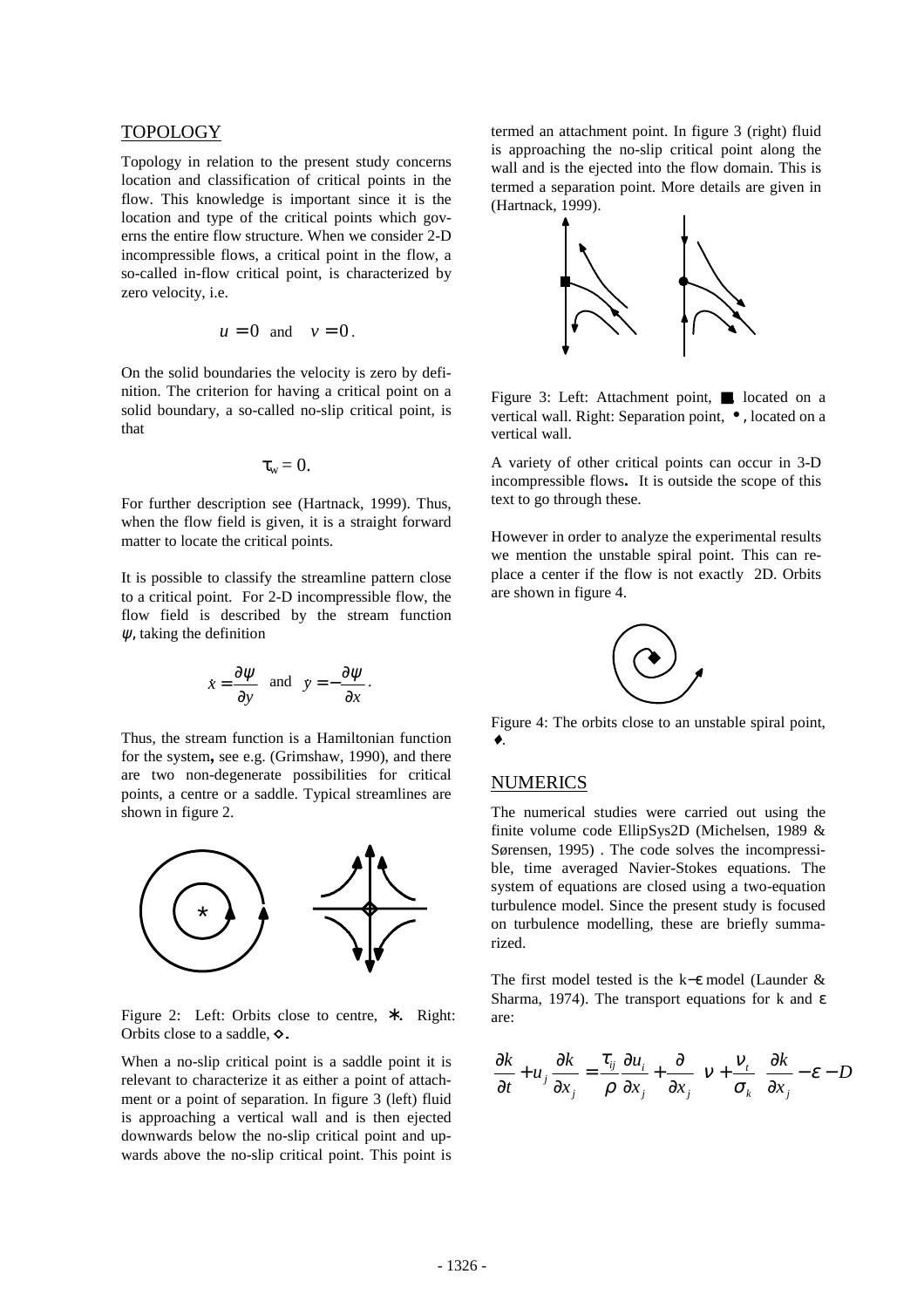$$
\frac{\partial \varepsilon}{\partial t} + u_j \frac{\partial \varepsilon}{\partial x_j} = c_{\varepsilon 1} f_1 \frac{\tau_{ij}}{\rho} \frac{\partial u_i}{\partial x_j} \frac{\varepsilon}{k} \n+ \frac{\partial}{\partial x_j} \left( v + \frac{v_t}{\sigma_k} \right) \frac{\partial \varepsilon}{\partial x_j} - c_{\varepsilon 2} f_2 \frac{\varepsilon^2}{k} + E
$$

The second model tested is the k-ω model (Wilcox, 1988)

$$
\frac{\partial k}{\partial t} + u_j \frac{\partial k}{\partial x_j} = \frac{\tau_{ij}}{\rho} \frac{\partial u_i}{\partial x_j} + \frac{\partial}{\partial x_j} (v + \sigma_{kl} v_i) \frac{\partial k}{\partial x_j} - \beta^* \omega k
$$

$$
\frac{\partial \omega}{\partial t} + u_j \frac{\partial \omega}{\partial x_j} = \frac{\gamma_1}{v_i} \frac{\tau_{ij}}{\rho} \frac{\partial u_i}{\partial x_j} + \frac{\partial}{\partial x_j} (v + \sigma_{\omega 1} v_i) \frac{\partial \omega}{\partial x_j} - \beta_1 \omega^2
$$

Compared to the k-ε model no damping functions appear in the k-ω model.

The third model tested is the k-ω baseline (BSL) model (Menter, 1994). This model combines the k-ω model in the inner region of the boundary layer with the k-ε model in the outer region and in the free stream. The transport equations for the turbulent quantities take the form

$$
\frac{\partial k}{\partial t} + u_j \frac{\partial k}{\partial x_j} = \frac{\tau_{ij}}{\rho} \frac{\partial u_i}{\partial x_j} + \frac{\partial}{\partial x_j} \left( v + \sigma_k v_i \right) \frac{\partial k}{\partial x_j} - \beta^* \omega k
$$

$$
\frac{\partial \omega}{\partial t} + u_j \frac{\partial \omega}{\partial x_j} = \frac{\gamma_1}{\nu_i} \frac{\tau_{ij}}{\rho} \frac{\partial u_i}{\partial x_j} + \frac{\partial}{\partial x_j} \left( v + \sigma_{\omega} v_i \right) \frac{\partial \omega}{\partial x_j}
$$

$$
+ 2(1 - F_1) \sigma_{\omega 2} \frac{1}{\omega} \frac{\partial k}{\partial x_j} \frac{\partial \omega}{\partial x_j}
$$

The blending function is defined by

$$
F_1 = \tanh(\arg_1^4)
$$

with

$$
\arg_{1} = \min \left[ \max \left( \frac{\sqrt{k}}{0.09 \omega y}; \frac{500 \text{ v}}{y^{2} \omega} \right); \frac{4 \sigma_{\omega 2} k}{CD_{k \omega} y^{2}} \right]
$$

where *y* is the distance to the wall and

$$
CD_{k\omega} = \max \left( 2\sigma_{\omega 2} \frac{1}{\omega} \frac{\partial k}{\partial x_j} \frac{\partial \omega}{\partial x_j}; 10^{-20} \right).
$$

When the blending function works properly it should be one near surfaces and zero away from surfaces.

The last model tested is the the k-ω shear stress transport (SST) model (Menter, 1994). This model is similar to the k-ω BSL model, except that the constants for the inner model is slightly changed and the eddy viscosity is now defined as

$$
v_t = \frac{a_1 k}{\max(a_1 \omega; \Omega F_2)},
$$

where  $\Omega$  is the absolute value of vorticity and

$$
F_2 = \tanh\left(\arg_2^2\right)
$$

where

$$
\arg_2 = \max\left(2\frac{\sqrt{k}}{0.09\omega y}; \frac{500\nu}{y^2\omega}\right)
$$

The purpose of the limiter is to account for principal shear stress.

The SIMPLE algoritm was employed for the pressure correction, while the convective terms were discretized to second order using the Second Order Upwind Difference Scheme (SUDS). A convergence criterion of  $10^{-5}$  was used. For the calculation using the k- $\varepsilon$ model the solution was converged to machine accuracy. The solution did not change from the solution obtained with a convergence criterion of  $10^{-5}$ .

The governing equations are solved using block structured grids in a cell centered, non-staggered arrangement. The grid was built from blocks of 32x32 cells using 6 blocks in the x-direction and 4 blocks in the y-direction. The inlet and outlet was modelled with one block each. The computational grid is shown in figure 5.



Figure 5: The computational grid

When a calculation has converged the velocities and the value of the stream function is known in every grid point. This information is used for locating critical points. In-flow critical points are found by locating stationary points for the stream function. Points where the stream function has zero partial derivatives will have zero velocity, see (Grimshaw,1990). Noslip critical points on e.g. the floor are found by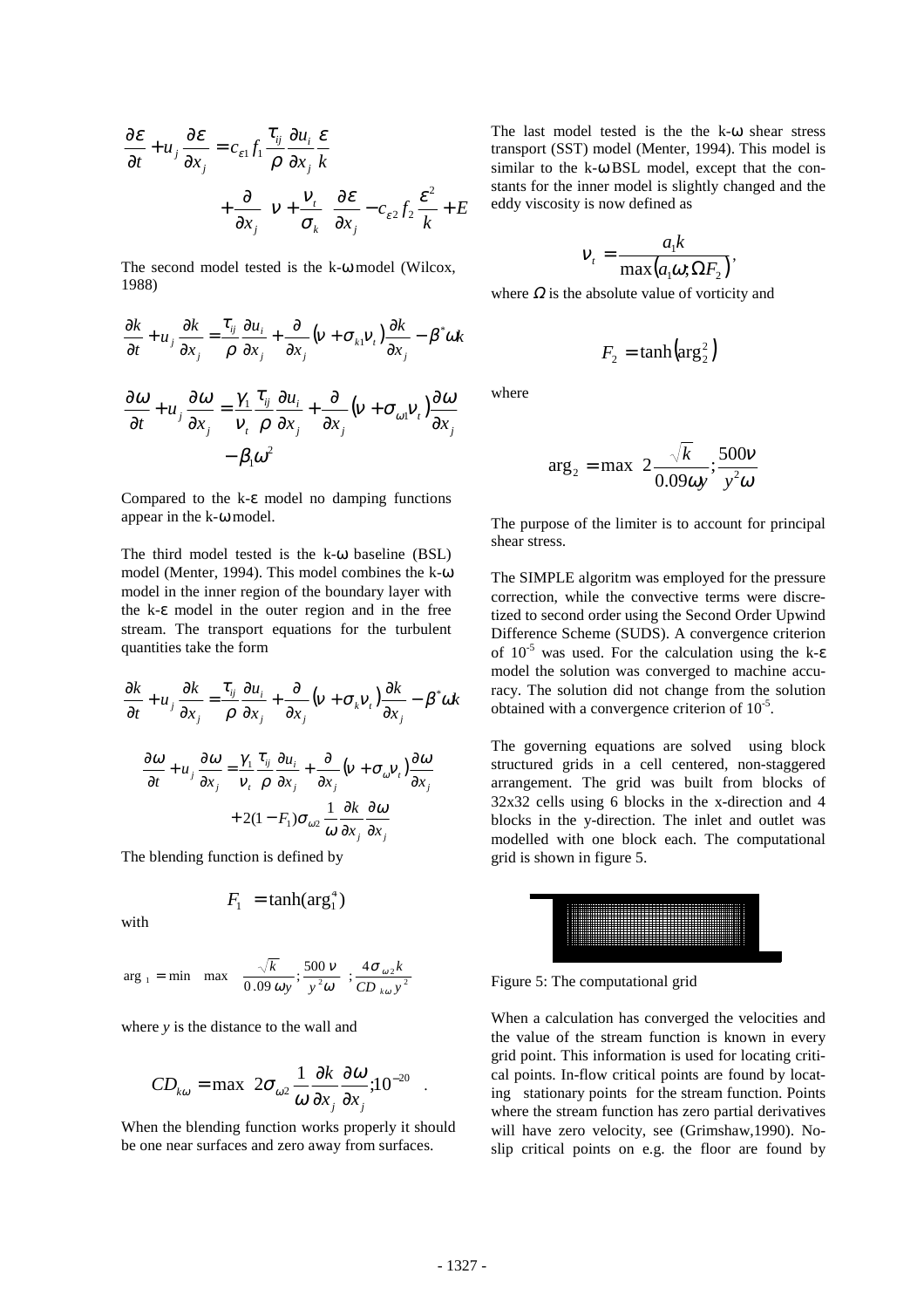monitoring the *u*-component of the velocity in the grid line next to the wall. In points where *u* changes sign we have  $\tau_w = 0$  and thus a no-slip critical point exists.

In the following sections we find a separation point on the floor, S<sub>c</sub>, and an attachment point on the wall,  $A_c$ . For the k- $\varepsilon$  model we have determined the location of these points, in order to evaluate if the grid resolution is sufficient. Three different grids were evaluated, a coarse, a medium and a fine build up on blocks of 16x16, 32x32 and 64x64 cells, respectively. Table 1 shows that the *x*-value for the separation point on the floor varies with up to 6 cm for the three grids, while the *y*-value for the attachment point varies about 3 cm. Compared to the differences found between the used turbulence models (see below) the effect from the grid is concluded to be negligible.

|                      | Coarse | Medium Fine |      |
|----------------------|--------|-------------|------|
| x value for Sc $[m]$ | 0.85   | 0.79        | 0.84 |
| v value for Ac $[m]$ | 0.74   | 0.73        | 0.76 |

Table 1: Location of no-slip critical points using different grid resolutions.

#### EXPERIMENTS

Experimental investigations of the flow in the Annex 20 room have been carried out by (Pedersen & Meyer, 2002). A scale model was constructed, using water as fluid, to facilitate measurements with PIV. The room was scaled with the ratio between the viscosity of air to the viscosity of water. The ensemble averaged velocity vector field in the symmetry plane of the water scale model, taken from (Pedersen & Meyer, 2002), is shown in figure 6. The figure shows the first third of the room length.The sectional stream lines shown in figure 6 were obtained by integrating the particle path along the vector field. It makes sense to consider sectional stream lines in the symmetry plane of the room since the third component of the velocity is zero, i.e. the symmetry plane is invariant.



Figure 6: Ensemble averaged velocity vector field in the symmetry plane of the Annex 20 room. Solid

lines are sectional stream lines. The figure shows the first third of the room length.

Considering figure 6 we observe a separation point close to the floor at *x*=2.78. Furthermore, an attachment point is observed at the wall at *y*=1.78. Finally an unstable spiral point is observed at  $(x,y)$ = (0.51,0.72). Based on these observations, the topology is as sketched in figure 7.



Figure 7: Topology in the symmetry plane of the Annex 20 room. The sketch is based on experiments in a water scale model.

To check the degree of symmetry, the divergence of the mean velocity field has been calculated. Figure 8 shows contours of  $-\frac{\partial w}{\partial z}$  calculated from the continuity equation. The maximum values in the region below the wall jet are seen to be of the order of  $0.02$  s<sup>-1</sup>. The velocity field is made up of  $41x42$ vectors in total, which gives an interrogation area (IA) size of just below 0.075 *m*. Thus, with a gradient of 0.02  $s<sup>-1</sup>$  the change in velocity over one IA in the *z*-direction would be 0.0015 m/s. This value is negligible compared to the mean inlet velocity,  $u_0 = 0.455$  *m/s*, and hence the flow can be assumed to be symmetric with respect to the centerplane. It is noted that large values of  $-\partial w / \partial z$  are found just after the jet inlet. In this region, the tracer particles in a given PIV image were situated outside the measuring domain in the previous image. This general shortcoming of PIV causes a velocity bias towards zero, which explains this unphysical result. However, the error is limited to this region and thus does not affect the results in the lower part of the domain, where the topological analysis is carried out.



Figure 8: Contours of  $-\frac{\partial w}{\partial z}$  calculated from the continuity equation**.**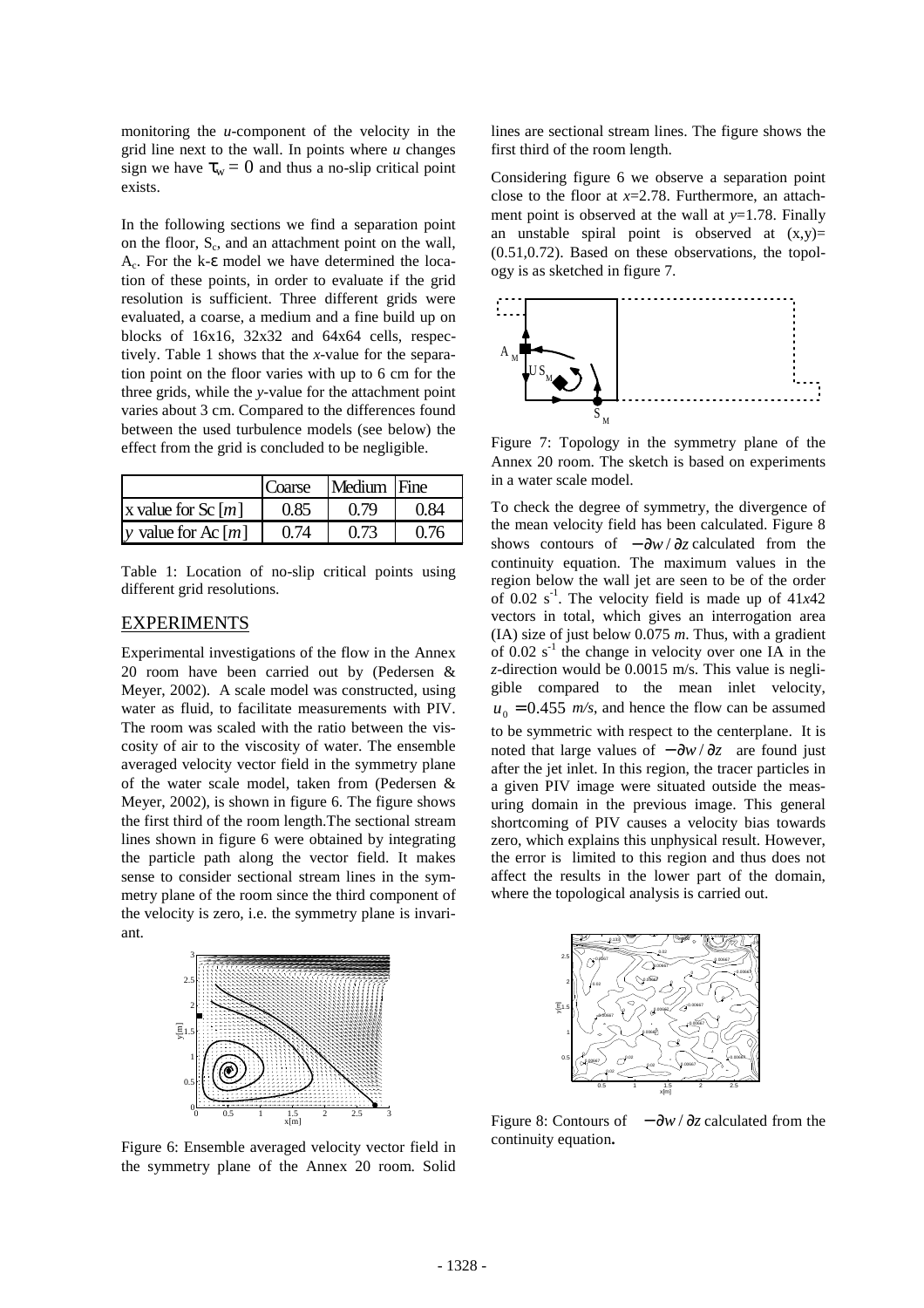#### RESULTS AND DISCUSSION

The numerical results using the turbulence models outlined above are shown in figure 9-12. Stream lines with constant value of the stream function are used to illustrate the structure of the flow field. Since measurements are available in the lower left part of the room, the critical points occurring in this region of the flow were analyzed by considering the velocity field. In the figures, the types of critical points are inferred by squares, bullets and stars.



Figure 9: Flow structure for 2-D simulation using the k-ε model. • :Separation point. ■:Attachment point.∗:Centre



Figure 10: Flow structure for 2-D simulation using the k-ω model. Symbols as in figure 9.



Figure 11: Flow structure for 2-D simulation using the k-ω BSL model. Symbols as in figure 9.



Figure 12: Flow structure for 2-D simulation using the k-ω SST model. Symbols as in figure 9.

From figure 9-12 it is obvious that all turbulence models predict the same topology in the lower left corner of the flow. A separation point is observed at the floor, an attachment point on the wall and the inflow critical point is a centre. Based on figure 9-12 the numerical topology is sketched in figure 13.



Figure 13: Topology in Annex 20 room. The sketch is based on 2-D simulations.

Comparing figure 13 to the experimental topology in figure 7 shows both similarities and differences. Both simulations and experiments show a separation point on the floor and an attachment point on the wall. However, the simulations suggest that the in-flow critical point is a centre whereas experiments suggest an unstable spiral point. This difference can be explained by the Hamiltonian property of the stream function, which implies that only centres and saddles can be found from a 2-D simulation. Another difference between simulation and experiments is that the separation point and the attachment point are connected by a streamline closing the recirculation zone. In the experiments the no-slip critical points are not connected and the recirculation zone is thus open. This difference is also explained by the Hamiltonian property of the stream function. In the simulations the level of the stream function is chosen so it is zero at the floor and left wall. The stream line emanating from the separation point on the floor must terminate in another critical point with the same value of the stream function. In the present case this stream line terminates in the attachment point on the wall. The conclusion is that the turbulence models give the most accurate topology that can be expected from a 2-D simulation.

The next step is to compare the location of the critical points. Such a comparison was carried out by (Voigt, 2002) who investigated the k-ε model and the k-ω model. The study showed that the k-ω model predicts the location of the critical points within the experimental accuracy, while the k-ε model predicts a recirculation zone that is too small.

The main objective of this study is to test turbulence models blending the k-ε and the k-ω model. It would be expected that such a model should predict a recirculation zone larger than the one found using the k-ε model (figure 9) and smaller than that predicted with the k-ω model (figure 10). However, this was not the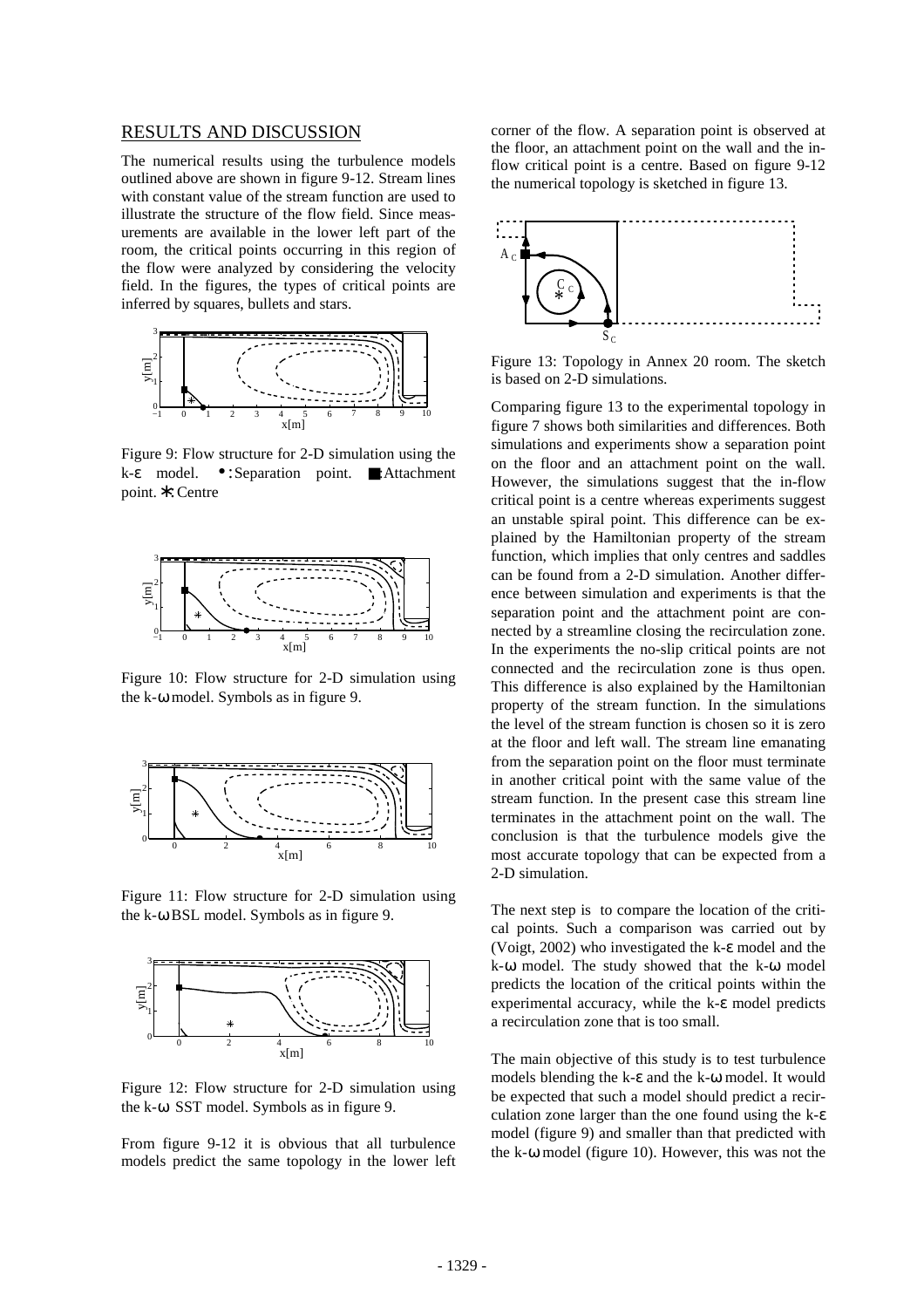result using the k-ω BSL model (figure 11). Thus, it seems as if the blending function does not work correctly in the present case. The value of the blending function is shown in figure 14. It is obvious that the blending function is not taking the expected value, namely one near surfaces and zero away from surfaces. It should by mentioned that the model was originally developed for predicting the flow about air foils, i.e. for external flows, and thus it seems as if the blending function needs to be redefined for internal flows.



Figure 14: Value of the blending function appearing in the k-ω BSL model. The value should be one near surfaces and zero away from surfaces.

Considering figure 12, the k-ω SST model predicts a recirculation zone larger than that predicted by the kω BSL. The difference must be ascribed to the limiter accounting for the principal shear stress. Obviously, the limiter has a strong effect on the size of the recirculation zone. A more detailed study of the limiter is omitted, since the k-ω SST model is a modification of the k-ω BSL model. Thus, it would not be possible to conclude if the effect of the limiter is related to the problems with the k-ω BSL model or the formulation of the limiter.

## **CONCLUSION**

In the present study 2-D simulations of the flow in the Annex 20 room were carried out. Four different turbulence models were tested and the results were compared to PIV experiments from a water scale model of the room. A topological approach was made when comparing the simulations and experiments.

For the PIV experiments, the divergence of the mean velocity field were calculated. The analysis showed that the velocity gradient perpendicular to the centerplane is negligible compared to the mean inlet velocity. Thus, the centerplane can be considered as a symmetryplane. This result is essential for comparing the experiments with 2-D simulations.

Considering the flow structure in the lower left part of the room, the 2-D simulations predicted a separation point on the floor, an attachment point on the wall and an in-flow centre. The separation point and the attachment point were connected by a stream line. The topology was independent of the used turbulence model, but did not agree with the experimental results. The experimental results suggest a separation point on the floor, an attachment point on the wall and an in-flow unstable spiral point. Moreover the separation point and the attachment point was not connected in the experiments. By the topological apparatus it was argued that a 2-D simulation can never capture the experimental topology. The topology obtained by 2-D simulations was concluded to be the best possible considering limitations imposed by the Hamiltonian stream function.

The original k-ω model predicts the location of the critical points well, while the k-ε model under predicts the size of the recirculation zone. The k-ω baseline model blends the k-ε model away from walls with the k-ω model near walls. However, the model predicted a recirculation zone larger than that predicted by the k-ω model. The blending function was investigated and it turned out that the blending function does work as intended for this flow. Finally, the k-ω shear stress transport model predicts the largest recirculation of the used models. The effect of the limiter was not investigated further, since the k-ω shear stress transport model is a modification of the k-ω baseline model.

#### ACKNOWLEDGEMENT

The author's would like to thank Dan N. Sørensen who developed the grid generator used in this work. Furthermore, we thank the International Centre for Indoor Environment and Energy (ICIEE) and Myhrwolds Fond, who financed this work. Finally, we thank the High Performance Computing Centre at DTU who provided computer resources.

## REFERENCES

Davidson, L., Nielsen, P.V. & Topp, C. (2000), "Low-Reynolds Number Effects in Ventilated Rooms: a Numerical Study", ROOMVENT 2000, vol. 1, 307-312.

Grimshaw, D., (1990), "Nonlinear Ordinary Differential Equations", Blackwell Scientific Publications", 276-314.

Nielsen, P.V., (1990), "Specification of a Twodimensional Testcase, IEA Annex 20 Research Item 1.45", Technical Report, University of AAlborg, Denmark.

Hartnack, J.N., (1999), "Streamline Topologies near a Fixed Wall using Normal Forms", Acta Mechanica, vol. 136, issue 1, 55-75.